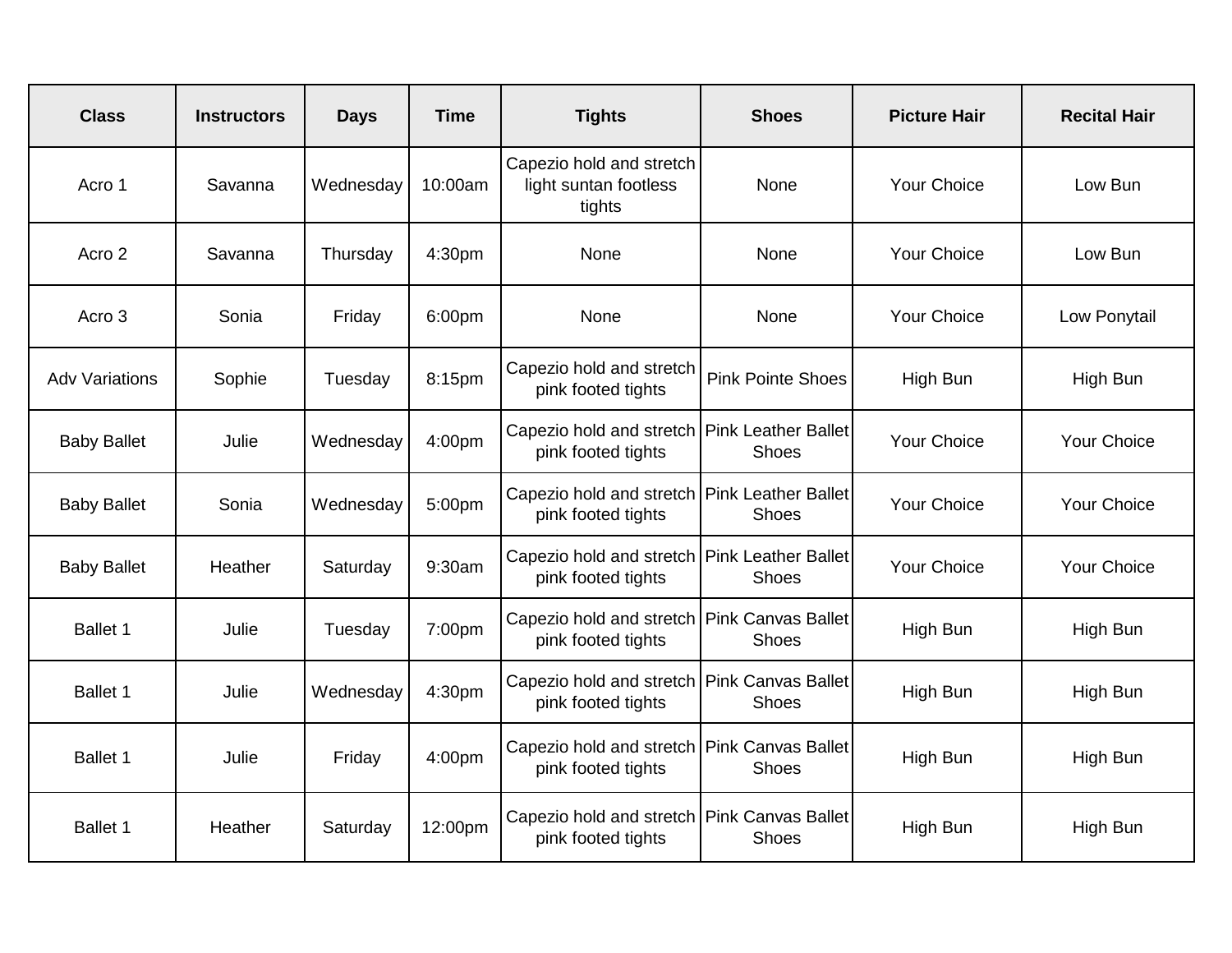| <b>Ballet 2</b>              | Julie          | Tuesday   | 4:00pm | Capezio hold and stretch   Pink Canvas Ballet<br>pink footed tights | <b>Shoes</b>                       | High Bun                                   | High Bun                                   |
|------------------------------|----------------|-----------|--------|---------------------------------------------------------------------|------------------------------------|--------------------------------------------|--------------------------------------------|
| <b>Ballet 3</b>              | Julie          | Tuesday   | 6:00pm | Capezio hold and stretch<br>pink footed tights                      | <b>Pink Canvas Ballet</b><br>Shoes | High Bun                                   | High Bun                                   |
| <b>Ballet 4</b>              | Julie          | Wednesday | 5:30pm | Capezio hold and stretch<br>pink footed tights                      | Pink Canvas Ballet<br><b>Shoes</b> | High Bun                                   | High Bun                                   |
| <b>Ballet Teen</b>           | Sophie         | Thursday  | 8:00pm | Capezio hold and stretch   Pink Canvas Ballet<br>pink footed tights | Shoes                              | Low Bun with<br>headpiece on right<br>side | Low Bun with<br>headpiece on right<br>side |
| Hip Hop 1                    | <b>Nicole</b>  | Wednesday | 6:30pm | None                                                                | <b>Black Sneakers</b>              | <b>High Ponytail</b>                       | <b>High Ponytail</b>                       |
| Hip Hop 2                    | Natalie/Nicole | Monday    | 4:30pm | None                                                                | <b>Black Sneakers</b>              | <b>High Ponytail</b>                       | <b>High Ponytail</b>                       |
| Hip Hop Jr                   | <b>Natalie</b> | Wednesday | 7:30pm | None                                                                | <b>Black Sneakers</b>              | <b>High Ponytail</b>                       | <b>High Ponytail</b>                       |
| Hip Hop Int                  | Natalie/Nicole | Monday    | 5:30pm | None                                                                | <b>Black Sneakers</b>              | <b>High Ponytail</b>                       | <b>High Ponytail</b>                       |
| <b>Hip Hop Company</b><br>Jr | Natalie/Annie  | Friday    | 7:00pm | None                                                                | <b>White Sneakers</b>              | <b>High Ponytail</b>                       | <b>High Ponytail</b>                       |
| <b>Hip Hop Company</b><br>Sr | Natalie/Annie  | Friday    | 7:00pm | None                                                                | <b>White Sneakers</b>              | <b>High Ponytail</b>                       | <b>High Ponytail</b>                       |
| Hip Hop Crew Jr              | <b>Natalie</b> | Monday    | 6:30pm | None                                                                | <b>White Sneakers</b>              | <b>High Ponytail</b>                       | <b>High Ponytail</b>                       |
| Hip Hop Crew Sr              | <b>Natalie</b> | Monday    | 7:45pm | None                                                                | <b>White Sneakers</b>              | <b>High Ponytail</b>                       | <b>High Ponytail</b>                       |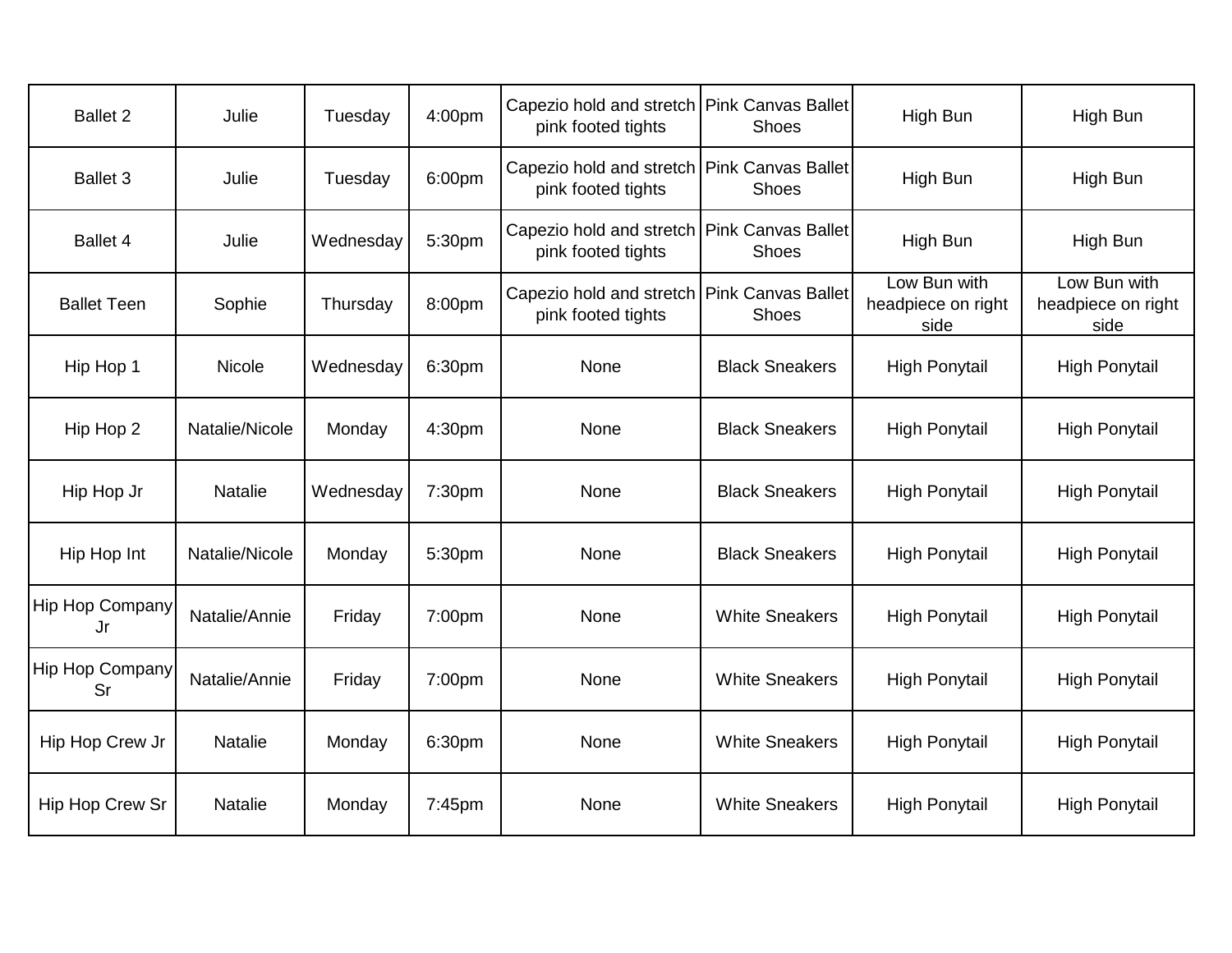| Jazz 1                   | Debra    | Wednesday | 5:30pm  | Capezio hold and stretch<br>light suntan footed tights     | Tan Slip on Jazz<br><b>Shoes</b>           | <b>High Ponytail</b>     | <b>High Ponytail</b>     |
|--------------------------|----------|-----------|---------|------------------------------------------------------------|--------------------------------------------|--------------------------|--------------------------|
| Jazz 1                   | Debra    | Thursday  | 4:00pm  | Capezio hold and stretch<br>light suntan footed tights     | Tan Slip on Jazz<br><b>Shoes</b>           | <b>High Ponytail</b>     | <b>High Ponytail</b>     |
| Jazz 2                   | Katrina  | Thursday  | 5:30pm  | Capezio hold and stretch<br>light suntan footed tights     | Tan Slip on Jazz<br><b>Shoes</b>           | <b>High Ponytail</b>     | <b>High Ponytail</b>     |
| Jazz 3                   | Katrina  | Friday    | 6:00pm  | Capezio hold and stretch<br>light suntan footed tights     | Tan Slip on Jazz<br><b>Shoes</b>           | <b>High Ponytail</b>     | <b>High Ponytail</b>     |
| Jazz 4                   | Shannon  | Monday    | 7:30pm  | Capezio hold and stretch<br>light suntan footed tights     | Tan Slip on Jazz<br>Shoes                  | Your Choice              | <b>High Ponytail</b>     |
| Lyrical 1                | Katrina  | Friday    | 5:00pm  | None                                                       | None                                       | Low Bun - Middle<br>Part | Low Bun - Middle<br>Part |
| Lyrical Jr               | Katrina  | Tuesday   | 6:30pm  | None                                                       | None                                       | Low Bun - Middle<br>Part | Low Bun - Middle<br>Part |
| <b>Lyrical Sr</b>        | Katrina  | Tuesday   | 7:30pm  | None                                                       | None                                       | Low Bun - Middle<br>Part | Low Bun - Middle<br>Part |
| <b>Musical Theater 1</b> | Debra    | Wednesday | 4:30pm  | None                                                       | <b>Black Jazz Shoes</b>                    | <b>High Ponytail</b>     | <b>High Ponytail</b>     |
| <b>Musical Theater 2</b> | Debra    | Thursday  | 6:30pm  | Capezio hold and stretch<br>footed tights to match<br>skin | Tan 1.5' or 2'<br>heeled character<br>shoe | <b>Your Choice</b>       | Low Bun                  |
| <b>RRM</b>               | Ashleigh | Tuesday   | 10:00am | No tights, white shorts                                    | White shoes                                | <b>Your Choice</b>       | <b>Your Choice</b>       |
| <b>RRM</b>               | Ashleigh | Wednesday | 9:00am  | No tights, white shorts                                    | White shoes                                | <b>Your Choice</b>       | <b>Your Choice</b>       |